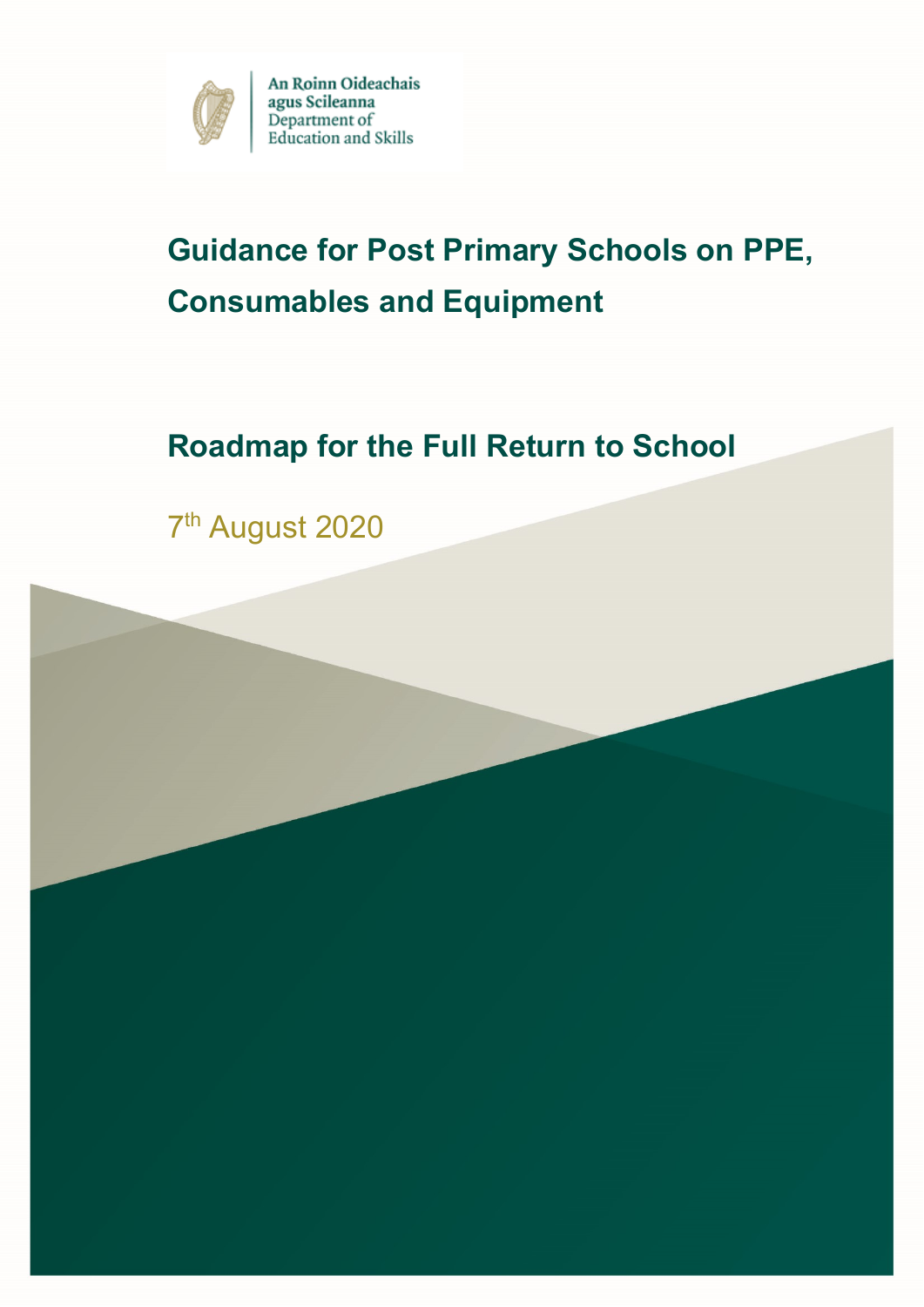## **Introduction**

As set out in the Roadmap for the Full Return to School, to ensure access for schools, on a value for money basis, to a secure supply chain for any Personal Protective Equipment (PPE), Consumables and Equipment associated with COVID-19 Response Plans, the Department has established, following a procurement process, a multi-supplier arrangement from which schools can choose suppliers and products which best suit their needs.

All PPE, consumables and equipment requirements of schools under the Roadmap and with schools COVID-19 Response Plans, and in line with the public health advice, will be available through the Supply Arrangement including:

- Hand sanitiser dispensers;
- Hand sanitiser liquid;
- Hand soap;
- Disposable Paper Towels;
- Wipes;
- Gloves:
- Face masks
- Face coverings
- Face visors;
- Aprons; and
- Detergents etc.

An information pack has been emailed directly to all schools, including a User Guide, which sets out the steps schools should follow when purchasing goods from suppliers under the Supply Arrangement.

Schools are encouraged to purchase their PPE and consumables requirements through this Supply Arrangement to the greatest extent possible to avail of the value for money achievable through the centralised procurement approach.

A COVID-19 Capitation Grant for PPE, Consumables and Equipment of €40 per pupil, with an enhanced rate of €160 for students in special classes will issue to fund school costs in this regard from reopening until the end of 2020. This capitation grant rate up to the end of 2020, reflects the fact that there are a number of once off type costs which schools face in implementing COVID-19 Response Plans (i.e. installation of sanitiser units, signage/posters etc.) which will be incurred upfront. It is envisaged that this grant payment will issue to schools later in August.

The COVID-19 Capitation Grant for 2021 up to the remainder of the school year, will be confirmed in December following review/monitor of usage in schools in the period up to the end of the year.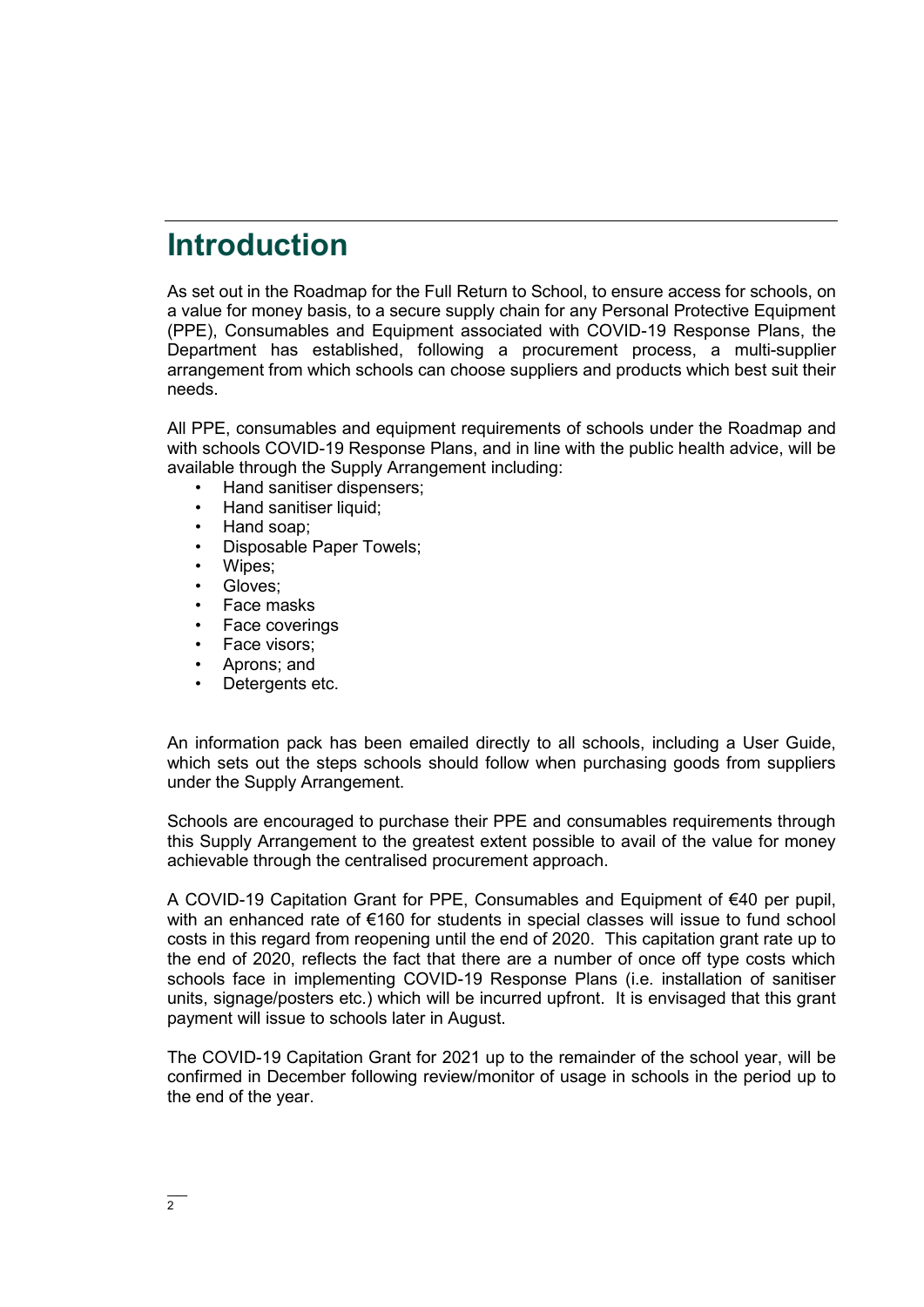**It is important to note that the COVID-19 Capitation Grant is specifically provided to support schools in minimising the risk of spread of infection of COVID-19.** This COVID-19 Capitation Grant for PPE, Consumables and Equipment is ring-fenced funding provided to schools for the purchase of appropriate PPE, consumables and equipment (including signage, pedal bins where required etc.) required by schools in minimising the risk of spread of infection of COVID-19 in line with the Roadmap, public health advice, Return to Work Safely Protocol and their COVID-19 Response Plan and should only be used for that purpose. This includes PPE and consumables which may have been purchased by schools from sources outside of the Supply Arrangement established by the Department.

These supports are made available to all post-primary schools in the free education scheme and through an application process for schools in the fee-charging sector.

Fee-Charging schools may access their PPE needs under the Supply Arrangement. It is also recognised that there may be limited circumstances where fee-charging schools may require some financial support to comply with PPE / hand hygiene requirements under the Roadmap and their COVID-19 Response Plan. These schools can on an exceptional basis seek assistance from the Department for financial supports where there are able to demonstrate particular challenges brought about by the impact of COVID-19 and implementing necessary measures to limit the risk of the spread of infection. In these circumstances schools will be required to clearly demonstrate their difficulties in implementing necessary control measures and how the provision of additional support would help to overcome those particular difficulties. Schools should contact the Department at [reopeningschools@education.gov.ie](mailto:reopeningschools@education.gov.ie) if they wish to make an application. Each application received by the Department will be considered on a case-by-case basis.

The following section provides some guidance to schools in identifying the potential volumes of PPE and consumables which they may require in line with their COVID-19 Response Plan.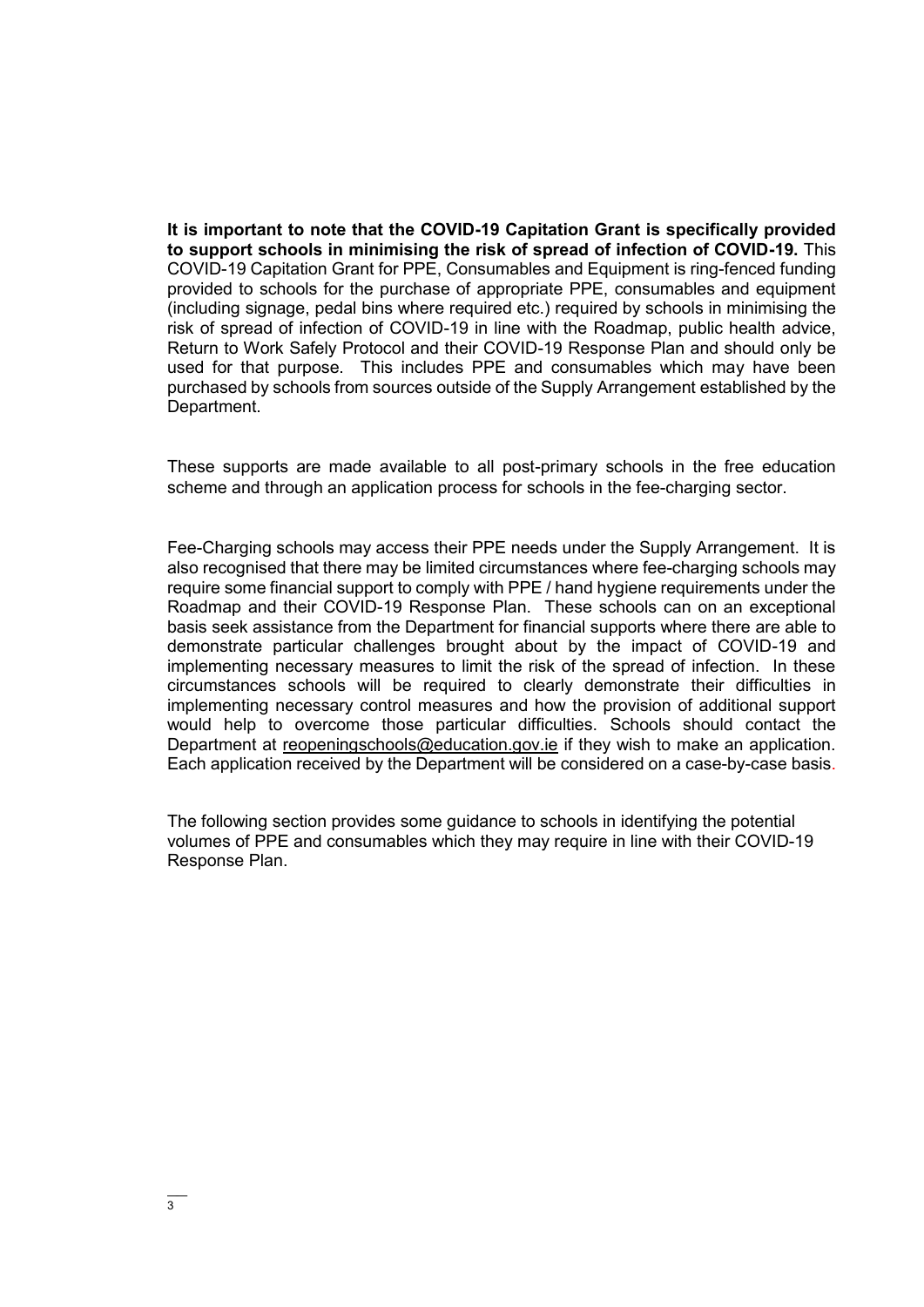### **Guidance on Volumes**

Orders from schools will be processed by suppliers with a very short timeline and will be delivered directly to schools by suppliers. To ensure continuity of supply of products for all schools, schools should simply order their requirements for  $2 - 4$  week period, review usage in that period and adjust their order for their next 2 – 4 week period. This approach will also limit the storage requirements for products within school at manageable levels.

Given that each school setting is different, as will be reflected in their COVID-19 Response Plan, schools themselves are best placed to decide on the appropriate volumes of PPE and Consumables which they require. That being said, the following guidance is provided to schools to support them in this assessment process.

#### **Hand Sanitizer Dispensers**

Funding has been provided for schools to install and use hand sanitisers for each classroom and other key locations (entry/exit points, staff room etc.) in their school. Each school should assess their need in this context. In the main, it is expected that hand sanitizers will be wall mounted, but schools have flexibility in this regard given the specific circumstances in their school.

#### **Hand Sanitizer Fluid**

The following table provides indicative range of potential the volumes of sanitizer fluid potential required each week for schools of different sizes.

| <b>School Size</b> | <b>Estimated Litres per Week</b> |
|--------------------|----------------------------------|
| 200                | 17 - 23                          |
| 400                | $35 - 47$                        |
| 600                | 52 - 70                          |
| 800                | 70 - 93                          |
| 1,000              | 87 - 116                         |

Schools should pay particular attention to volume usage in the first weeks of re-opening schools and adjust their volume orders accordingly.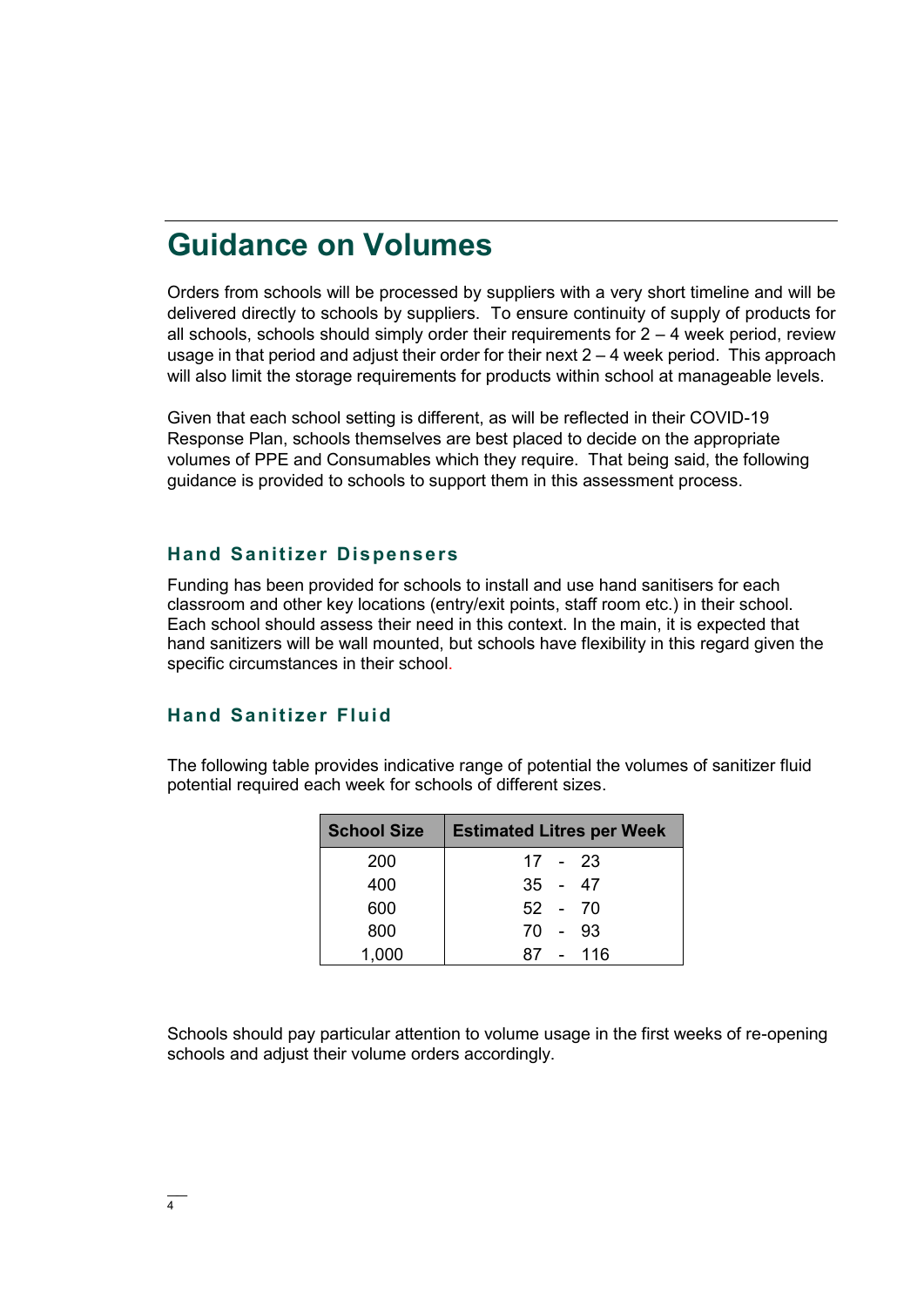#### **PPE in the event of a Suspected Case**

The COVID-19 Response Plan template outlines the steps schools should take in the event of a suspected case.

Schools should have a 'pack' of relevant PPE on hand to be able to respond to such event in line with the guidance in the COVID-19 Response Plan, including PPE for cleaning/disinfecting rooms where a pupil/staff member with suspected COVID-19 was present.

#### **PPE for Staff (as required)**

Ensure that any PPE requirements for staff, as required under the Roadmap, public health advice and COVID-19 Response Plan, is readily available for staff (including school bus escorts).

On the use of face masks by staff, schools should consider the specific circumstances where the use of medical face masks, to EU Standard EN 14683, may be more appropriate for staff (for example where staff by necessity need to be in close and continued proximity with students with intimate care needs such as SNAs or School Bus Escorts).

#### **Face Coverings**

The *Interim Guidance for the use of face-coverings in childcare and educational settings* provided by the HPSC on 6<sup>th</sup> August 2020 makes the following recommendations for use of face-coverings in childcare and educational settings

*"It is recommended that teachers, staff and students attending secondary schools wear a face-covering when a physical distance of 2 meters from other staff or students cannot be maintained"*

*"In certain situations the use of clear visors should be considered, for example staff interacting with students with hearing difficulties or learning difficulties"*

*"Cloth face coverings should not be worn by any of the following groups:* 

- *Primary school or pre-school children*
- *Any person with difficulty breathing*
- *Any person who is unconscious or incapacitated*
- *Any person who is unable to remove the face-covering without assistance*
- *Any person who has special needs and who may feel upset or very uncomfortable wearing the face covering, for example persons with intellectual or developmental disabilities, mental health conditions, sensory concerns or tactile sensitivity"*